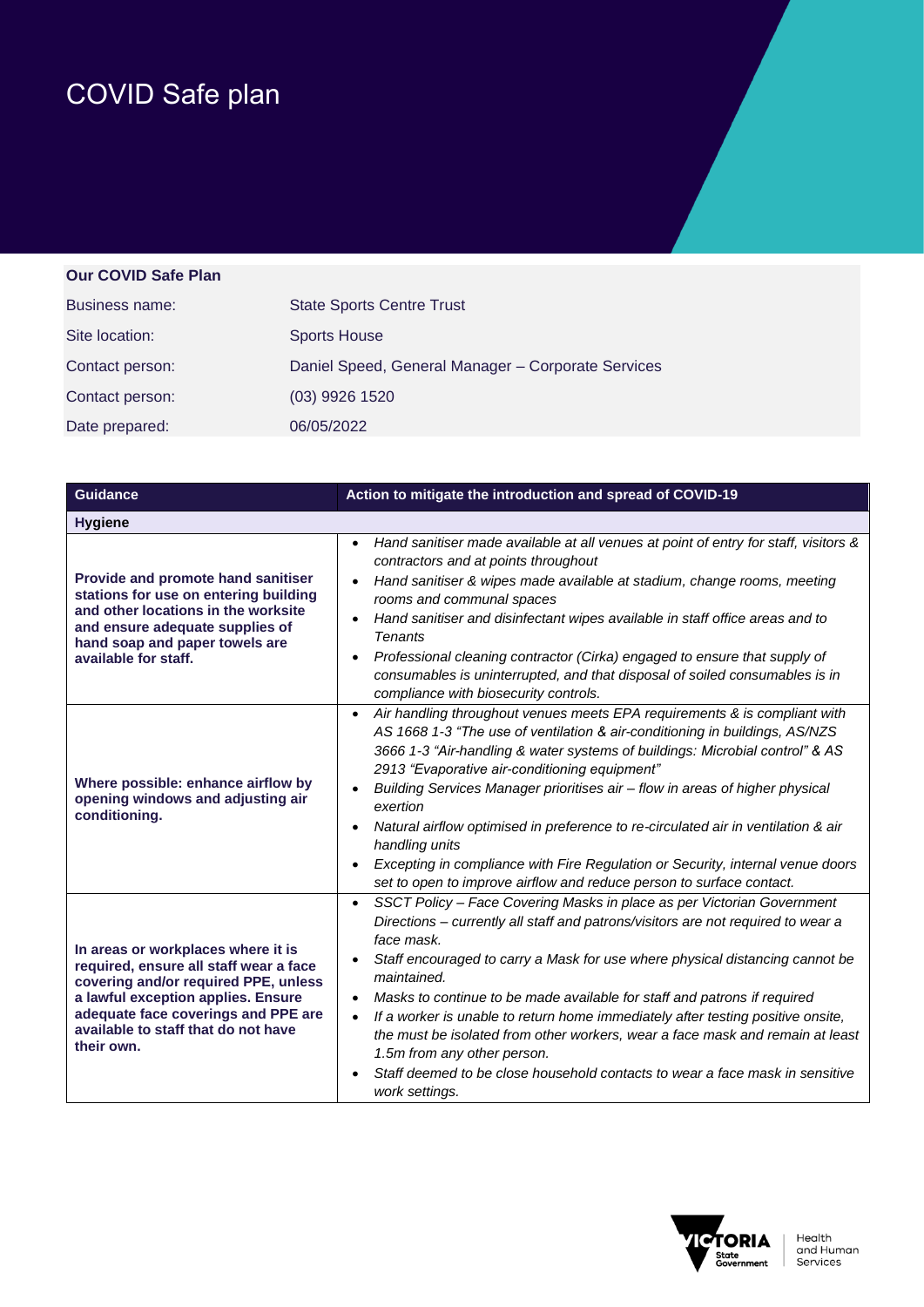| <b>Guidance</b>                                                                                                                                                                  | Action to mitigate the introduction and spread of COVID-19                                                                                                                                                                                                                                                                                                                                                                                                                                                                                                                                                                                                                                                                                                                                                                                                                                        |  |
|----------------------------------------------------------------------------------------------------------------------------------------------------------------------------------|---------------------------------------------------------------------------------------------------------------------------------------------------------------------------------------------------------------------------------------------------------------------------------------------------------------------------------------------------------------------------------------------------------------------------------------------------------------------------------------------------------------------------------------------------------------------------------------------------------------------------------------------------------------------------------------------------------------------------------------------------------------------------------------------------------------------------------------------------------------------------------------------------|--|
| Provide training to staff on the correct<br>use and disposal of face coverings<br>and PPE, and on good hygiene<br>practices and slowing the spread of<br>coronavirus (COVID-19). | SSCT Control of Infection Protocol in place, developed from clinical biosecurity<br>best practice model.<br>SSCT Policy - Face Coverings & Masks continues to be in place and contains<br>protocols for the safe use, handling & disposal/laundering of both disposable<br>and re-usable face coverings which includes training.<br>COVID-19 Online staff induction in place to ensure that all staff are aware of<br>their personal and professional responsibilities in regard to social distancing &<br>workplace hygiene.<br>Signage in place on good hygiene practices.                                                                                                                                                                                                                                                                                                                      |  |
| Replace high-touch communal items<br>with alternatives.                                                                                                                          | High – touch items, such as door handles, lifts etc. cleaned regularly<br>$\bullet$<br>The cleaning instructions within the Cleaning Management Plan - Appendix J<br>will be provided to all staff<br>System of due diligence in place – review of Risk Assessments to conform<br>that high – touch communal items are managed with appropriate biosecurity<br>controls (substitution) and disinfectant schedule<br>SSCT "Device Hygiene" Policy in place and process developed for staff to<br>٠<br>assess individual workspaces to identify common or communal items that<br>present a risk of surface to person contagion. Management commitment to<br>remove, replace, substitute or control access & develop key cleaning protocols<br>& records for at risk items as part of COVID Management Controls<br>Hand sanitiser available at all workstations and in the entrance to the building. |  |

| <b>Guidance</b>                                                                                                                                                            | Action to mitigate the introduction and spread of COVID-19                                                                                                                                                                                                                                                                                                                                                                                                                                                                                                                                                                                                                                                                                                                                                                                                |
|----------------------------------------------------------------------------------------------------------------------------------------------------------------------------|-----------------------------------------------------------------------------------------------------------------------------------------------------------------------------------------------------------------------------------------------------------------------------------------------------------------------------------------------------------------------------------------------------------------------------------------------------------------------------------------------------------------------------------------------------------------------------------------------------------------------------------------------------------------------------------------------------------------------------------------------------------------------------------------------------------------------------------------------------------|
| <b>Cleaning</b>                                                                                                                                                            |                                                                                                                                                                                                                                                                                                                                                                                                                                                                                                                                                                                                                                                                                                                                                                                                                                                           |
| Increase environmental cleaning<br>(including between changes of staff),<br>ensure high touch surfaces are<br>cleaned and disinfected regularly (at<br>least twice daily). | Routine & diligent cleansing operations by cleaning contractors<br>$\bullet$<br>Isolation & thorough clean of any area of suspected contamination<br>Increased regularity or regular cleansing operations by cleaning contractors in<br>all public areas<br>Cleaning contractors sufficiently rostered to respond to reports of<br>contamination<br>Cleaning contractors are confirmed trained in terminal cleaning practices, as<br>$\bullet$<br>defined in their Safe Work Method Statements<br>Cleaning contractors have appropriate PPE&C to protect themselves and<br>٠<br>others<br>Cleaning contractors have approved hazmat disposal arrangements in place<br>Cleaning contractors maintain regular cleaning logs<br>The cleaning instructions within the Cleaning Management Plan – Appendix J<br>will be provided to all staff and instructors. |
| <b>Ensure adequate supplies of cleaning</b><br>products, including detergent and<br>disinfectant.                                                                          | Professional cleaning contractor (Cirka) engaged to ensure that supply of<br>consumables is uninterrupted and that disposal of soiled consumables is in<br>compliance with biosecurity controls.<br>Cleaning products used by cleaning contractor conform with DoH approved<br>٠<br>products for the disinfection of COVID-19 contaminated surfaces.                                                                                                                                                                                                                                                                                                                                                                                                                                                                                                      |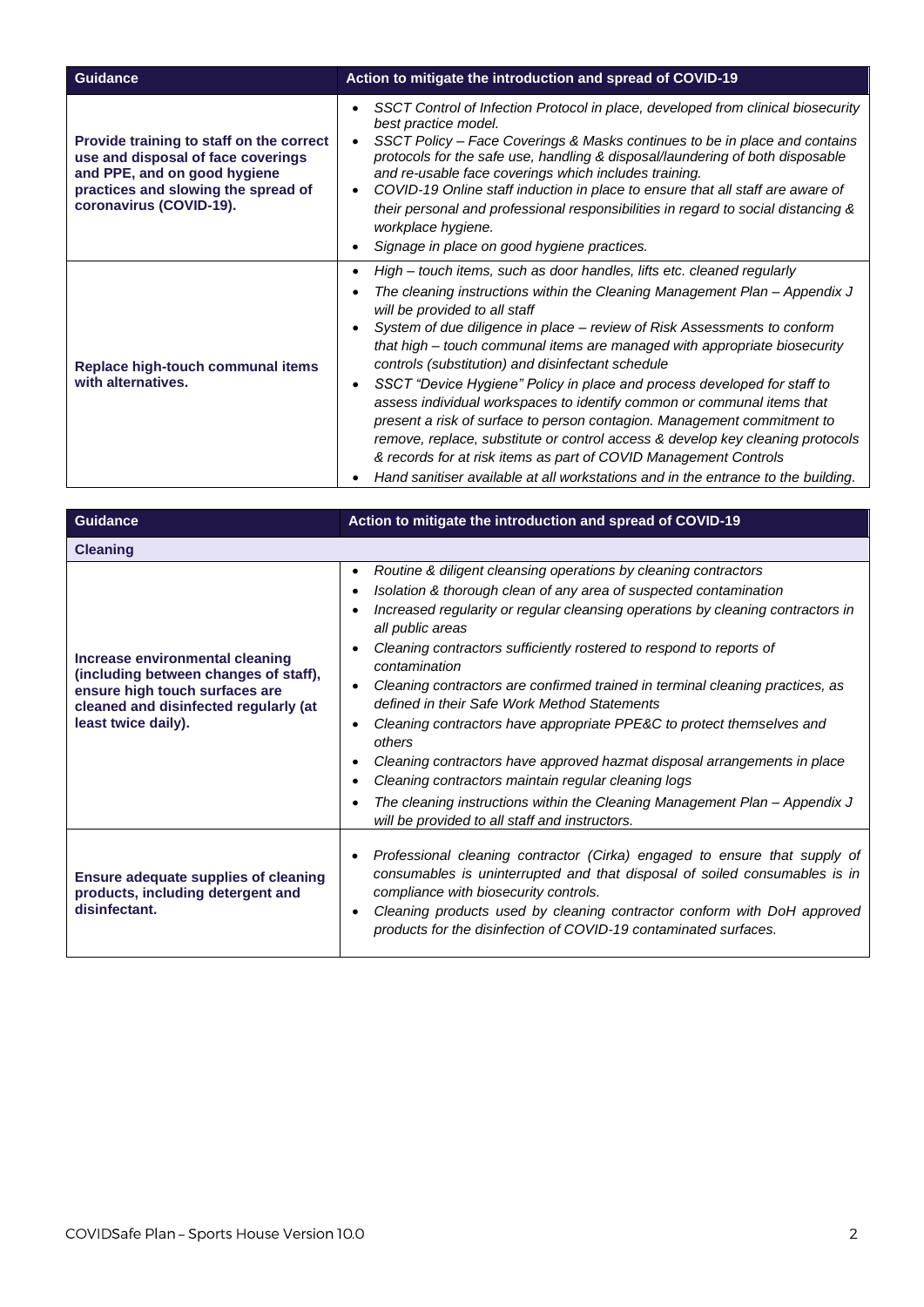| <b>Guidance</b>                                                                                                                                                                                                                    | Action to mitigate the introduction and spread of COVID-19                                                                                                                                                                                                                                                                                                                                                                                                                                                                                                                                                                                                                                                                                                                                                                                                                                                                                                                                                                                                                                                                                                            |  |
|------------------------------------------------------------------------------------------------------------------------------------------------------------------------------------------------------------------------------------|-----------------------------------------------------------------------------------------------------------------------------------------------------------------------------------------------------------------------------------------------------------------------------------------------------------------------------------------------------------------------------------------------------------------------------------------------------------------------------------------------------------------------------------------------------------------------------------------------------------------------------------------------------------------------------------------------------------------------------------------------------------------------------------------------------------------------------------------------------------------------------------------------------------------------------------------------------------------------------------------------------------------------------------------------------------------------------------------------------------------------------------------------------------------------|--|
|                                                                                                                                                                                                                                    | Physical distancing and limiting workplace attendance                                                                                                                                                                                                                                                                                                                                                                                                                                                                                                                                                                                                                                                                                                                                                                                                                                                                                                                                                                                                                                                                                                                 |  |
| Ensure that all staff that can work<br>from home, do work from home.                                                                                                                                                               | As per Victorian Government requirements only fully vaccinated workers may<br>return to the work premises with no density quotients or restrictions in place.<br>SSCT will retain vaccination information re relevant staff.<br>Fully vaccinated office staff to return to office as directed by Management or on<br>$\bullet$<br>a case by case basis.<br>Office workstations designed to maintain 1.5m physical distancing.<br>$\bullet$<br>Employees reminded of 1.5m physical distancing rule continues to apply where<br>٠<br>possible.<br>Tenants responsible for own COVIDSafe Plans for workplace.                                                                                                                                                                                                                                                                                                                                                                                                                                                                                                                                                            |  |
| Establish a system that ensures staff<br>members are not working across<br>multiple settings/work sites.                                                                                                                           | Under current Government directions employees are able to work across<br>$\bullet$<br>multiple sites.<br>All workers have access to RAT kits and advised to test up to 3 times weekly.<br>$\bullet$<br>All workers must allow for 1.5m physical distancing between workers and to<br>$\bullet$<br>staff encouraged to wear a face mask where physical distancing is not possible.<br>SSCT Contractors required to upload individual COVIDSafe Plans onto Rapid<br>$\bullet$<br>Global Induction system.                                                                                                                                                                                                                                                                                                                                                                                                                                                                                                                                                                                                                                                               |  |
| Establish a system to screen<br>employees and visitors before<br>accessing the workplace. Employers<br>cannot require employees to work<br>when unwell.                                                                            | Current Government direction is for organisations not screen visitors/patrons.<br>$\bullet$<br>Specific directives issued across multiple policy, procedure & work instruction<br>٠<br>for staff not to attend workplace if unwell or have contracted COVID-19.<br>Policy in place for employees attending the workplace to be provided with Rapid<br>$\bullet$<br>Antigen Test kits. Policy includes:<br>Employees directed to undertake up to 3 test weekly<br>$\circ$<br>Employees to report positive result to immediate Manager/Supervisor<br>$\circ$<br>and self-isolate for 7 days<br>Employees deemed to be household contacts to undertake 5 RATs<br>$\circ$<br>during the 7 day period and wear a face mask in sensitive settings<br>whilst in the workplace.<br>Requirements specific to Mandatory vaccination:<br><b>Staff</b><br>All relevant staff are required to upload proof of vaccination to People<br>$\circ$<br>Support using the Dayforce system to be eligible to work shifts.<br>Vaccination status is set up a required skill. Correspondence provided<br>to all staff. People Support collect, hold and retain all relevant<br>information. |  |
| Configure communal work areas so<br>that there is no more than one worker<br>per four square meters of enclosed<br>workspace, and employees are<br>spaced at least 1.5m apart. Also<br>consider installing screens or<br>barriers. | 1.5m physical distancing throughout building continues to be encouraged,<br>$\bullet$<br>however no density quotients or limits in place<br>COVID In-Design Group formed to identify, develop & facilitate workplace re-<br>$\bullet$<br>design and the progressive installation of COVID - Management Infrastructure<br>& fittings throughout all SSCT Venues<br>Office staff to return to office as directed by Management or one a case by case<br>$\bullet$<br>basis<br>Tenants responsible for the management of individual participant social<br>$\bullet$<br>distancing.<br>SSCT responsible for the management of casual booking participants.<br>$\bullet$                                                                                                                                                                                                                                                                                                                                                                                                                                                                                                   |  |
| Use floor markings to provide<br>minimum physical distancing guides<br>between workstations or areas that<br>are likely to create a congregation of<br>staff.                                                                      | Floor markings in place throughout public areas of building to assist with the<br>$\bullet$<br>maintenance of social distancing measures<br>All staff onsite to actively monitor and enforce social distancing measures<br>٠<br>Staff workspaces allow for physical distancing when staff are working from the<br>$\bullet$<br>office<br>Staff encouraged to take breaks external to building, where practicable, to<br>$\bullet$<br>minimise interactions in enclosed spaces.                                                                                                                                                                                                                                                                                                                                                                                                                                                                                                                                                                                                                                                                                        |  |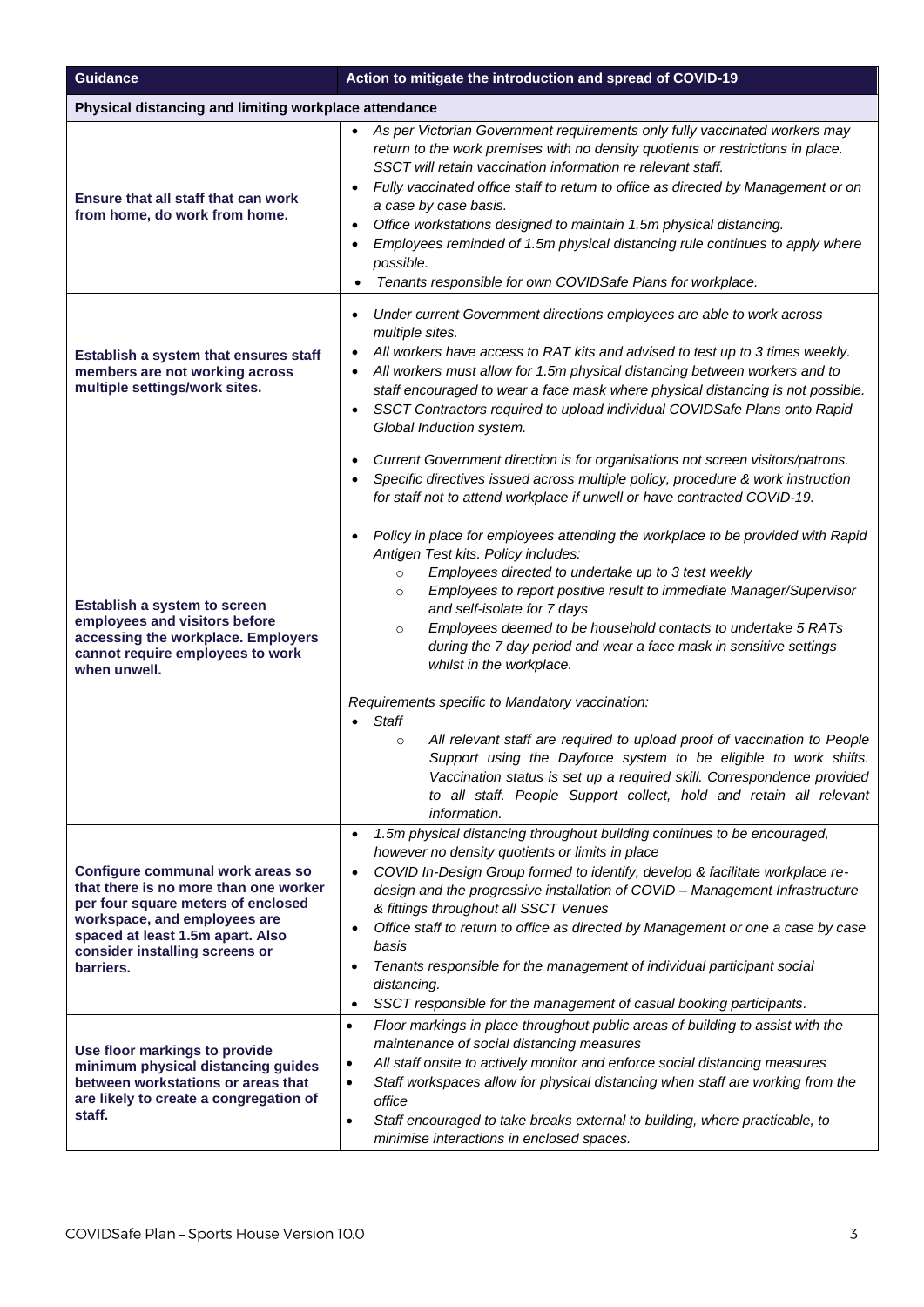| <b>Guidance</b>                                                                                                                                                                                             | Action to mitigate the introduction and spread of COVID-19                                                                                                                                                                                                                                                                                                                                                                                                                                                                                                   |
|-------------------------------------------------------------------------------------------------------------------------------------------------------------------------------------------------------------|--------------------------------------------------------------------------------------------------------------------------------------------------------------------------------------------------------------------------------------------------------------------------------------------------------------------------------------------------------------------------------------------------------------------------------------------------------------------------------------------------------------------------------------------------------------|
| Modify the alignment of workstations<br>so that employees do not face one<br>another.                                                                                                                       | PPE&C and cleaning equipment in place and instruction given to workers to<br>$\bullet$<br>safely maintain workplace hygiene at workstations<br>COVID In-Design Group formed to identify, develop & facilitate workplace re-<br>$\bullet$<br>design and the progressive installation of COVID - Management Infrastructure<br>& fittings throughout all SSCT Venues.                                                                                                                                                                                           |
| Minimise the build-up of employees<br>waiting to enter and exit the<br>workplace.                                                                                                                           | Building foyer can accommodate several persons at once<br>$\bullet$<br>Employee and Tenant Employees start times are varied<br>$\bullet$                                                                                                                                                                                                                                                                                                                                                                                                                     |
| Provide training to staff on physical<br>distancing expectations while working<br>and socialising (e.g. during<br>lunchbreaks).                                                                             | COVID-19 Online staff induction in place to ensure that all staff are aware of<br>$\bullet$<br>their personal and professional responsibilities in regard to social distancing &<br>workplace hygiene.<br>New Staff inductions contains training on COVID-19.<br>$\bullet$<br>Key staff have completed Australian Government Department of Health,<br>$\bullet$<br>COVID-19 Infection Control training online module.<br>Staff encouraged to take breaks external to venues, where practicable, to<br>$\bullet$<br>minimise interactions in enclosed spaces. |
| Review delivery protocols to limit<br>contact between delivery drivers and<br>staff.                                                                                                                        | Designated loading / unloading areas defined for delivery<br>$\bullet$<br>Delivery drivers only granted access to building if necessary<br>$\bullet$                                                                                                                                                                                                                                                                                                                                                                                                         |
| Review and update work rosters and<br>timetables where possible to ensure<br>temporal as well as physical<br>distancing.                                                                                    | Office staff to return to office as directed by Management or on a case by case<br>$\bullet$<br>basis                                                                                                                                                                                                                                                                                                                                                                                                                                                        |
| Where relevant, ensure clear and<br>visible signage in areas that are open<br>to the general public that specifies<br>maximum occupancy of that space, as<br>determined by the 'four square metre'<br>rule. | Signage emplaced throughout all venues with clear directive to follow in terms<br>of social distancing, workplace hygiene and health reporting<br>All Staff responsible for reporting and breach in posted venue requirements<br>$\bullet$<br>Density Quotients currently do not apply.                                                                                                                                                                                                                                                                      |

| <b>Guidance</b>                                                                                                                                                                                            | Action to ensure effective record keeping                                                                                                                                                                                                                                                                                                                                                                                                                                                                                                                                                                                 |
|------------------------------------------------------------------------------------------------------------------------------------------------------------------------------------------------------------|---------------------------------------------------------------------------------------------------------------------------------------------------------------------------------------------------------------------------------------------------------------------------------------------------------------------------------------------------------------------------------------------------------------------------------------------------------------------------------------------------------------------------------------------------------------------------------------------------------------------------|
| <b>Record keeping</b>                                                                                                                                                                                      |                                                                                                                                                                                                                                                                                                                                                                                                                                                                                                                                                                                                                           |
| Establish a process to record the<br>attendance of customers, clients,<br>visitors and workplace inspectors,<br>delivery drivers. This information will<br>assist employers to identify close<br>contacts. | Contact details recorded for all staff, contactors, tenants, patrons and other<br>visitors to venue are maintained via Rapid Induct.<br>COVID positive staff to notify close contacts (including work colleagues).<br>Information provided to other workers that an infectious team member has<br>attended the workplace.<br>Tenants responsible for procedures in relation to managing COVID-19.<br>Department of Health reporting procedure emplace in the event of 5 or more<br>confirmed cases in the workplace within a 7 day period.                                                                                |
| Provide guidance to staff on the<br>effective use of the workplace OHS<br>reporting system (where available).                                                                                              | Formal SSCT Incident reporting policy in place.<br>Formal SSCT Health Monitoring & reporting policy in place.<br>Specific COVID-19 Health reporting process in Control of Infection Team<br>protocol in place.<br>SSCT Prevention & Control of Communicable Diseases in the Workplace policy<br>in place with reporting requirements.<br>Under current Health Directions Testing and reporting requirements are:<br>Workers who are symptomatic are required to undertake a Rapid<br>$\circ$<br>Antigen Test (RAT) or a PCR test if they cannot access a RAT and<br>self-quarantine until they receive a negative result. |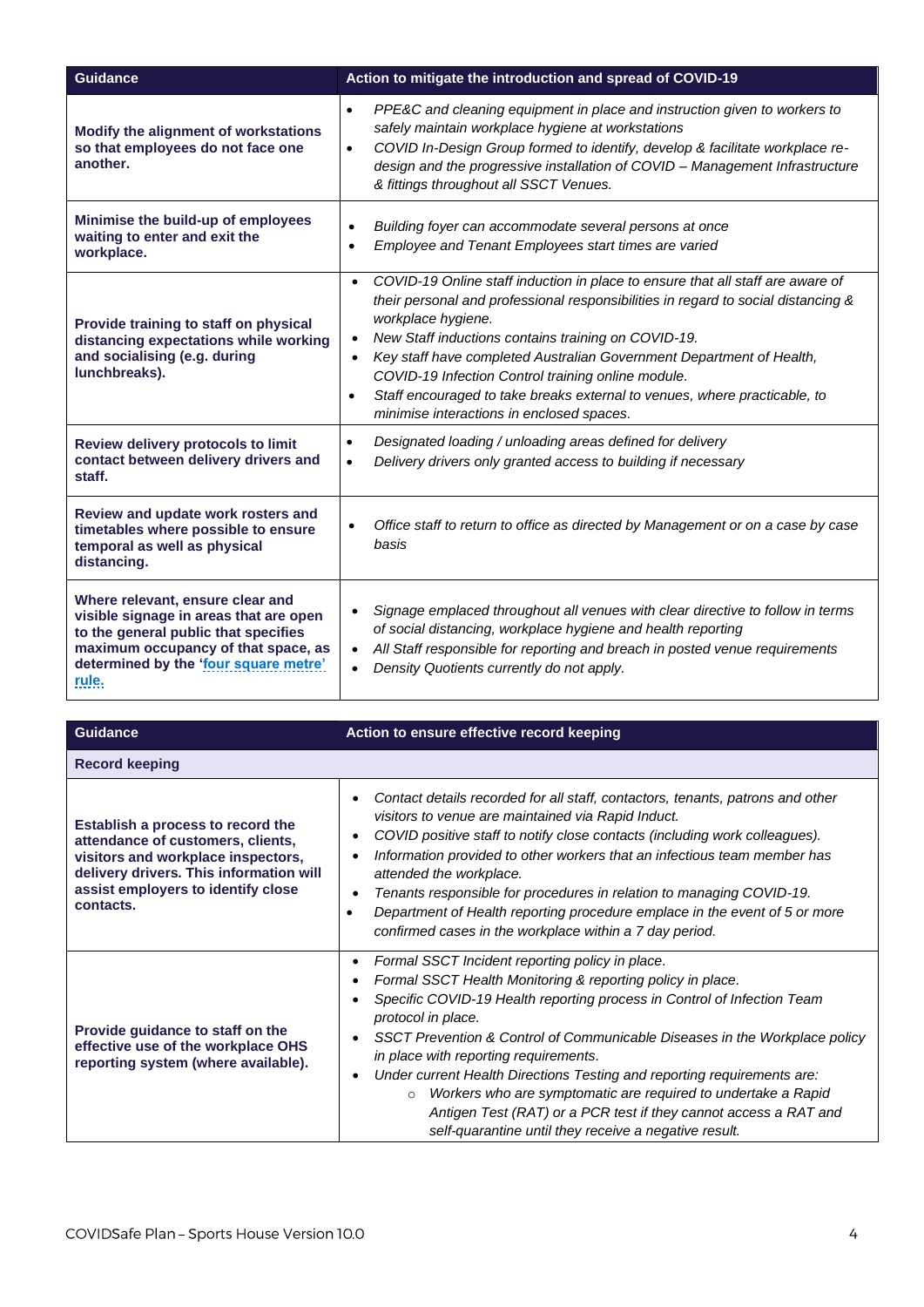| <b>Guidance</b> | Action to ensure effective record keeping                                                                                                                                                                                                                                                                                                                                                                                                                                                                                                                                                                                                                                             |
|-----------------|---------------------------------------------------------------------------------------------------------------------------------------------------------------------------------------------------------------------------------------------------------------------------------------------------------------------------------------------------------------------------------------------------------------------------------------------------------------------------------------------------------------------------------------------------------------------------------------------------------------------------------------------------------------------------------------|
|                 | Workers who test positive must advise SSCT immediately and notify<br>$\circ$<br>anyone they came into contact with for 15 minutes face to face, or 2<br>hours in the same indoor space.<br>Workers must also notify the Health Department and follow the<br>$\circ$<br>Department's checklist.<br>Workers deemed to be household close contacts may attend the<br>workplace however are required to undertake 5 Rapid Antigen Test<br>during the 7 day period.<br>If a Worker tests positive on any RAT, they must report to the<br>Department of Health and SSCT immediately and isolate for seven<br>days.<br>RAT kits being made available to staff and SSCT RAT Policy<br>$\circ$ |
|                 |                                                                                                                                                                                                                                                                                                                                                                                                                                                                                                                                                                                                                                                                                       |
|                 | encourages staff to test up to three times a week.<br>SSCT to notify Department of Health if there have been 5 or more<br>$\circ$                                                                                                                                                                                                                                                                                                                                                                                                                                                                                                                                                     |
|                 | cases within a 7 day period via the COVID-19 outbreak notification<br>form.                                                                                                                                                                                                                                                                                                                                                                                                                                                                                                                                                                                                           |

| <b>Guidance</b>                                                                                                                                              | Action to prepare for your response                                                                                                                                                                                                                                                                                                                                                                                                                                                                                                                                                                                                                         |
|--------------------------------------------------------------------------------------------------------------------------------------------------------------|-------------------------------------------------------------------------------------------------------------------------------------------------------------------------------------------------------------------------------------------------------------------------------------------------------------------------------------------------------------------------------------------------------------------------------------------------------------------------------------------------------------------------------------------------------------------------------------------------------------------------------------------------------------|
| Preparing your response to a suspected or confirmed COVID-19 case                                                                                            |                                                                                                                                                                                                                                                                                                                                                                                                                                                                                                                                                                                                                                                             |
| Prepare or update your business<br>continuity plan to consider the<br>impacts of an outbreak and potential<br>closure of the workplace.                      | Specific Risk Assessments in place to estimate risk potential and business<br>$\bullet$<br>impacts of outbreak and closure of venues<br>Operational planning developed from risk assumptions<br>$\bullet$<br>All documented processes and risk assessments reviewed monthly (or at need)<br>$\bullet$<br>by SSCT Operational Risk Committee / Management Operational Risk Group<br>All documented processes updated to reflect changes to health directives issued<br>$\bullet$<br>under the Victorian Public Health & Wellbeing Act 2008 (Pandemic Orders) and<br>other Statutory Legislation.                                                             |
| <b>Prepare to assist DoH with contact</b><br>tracing and providing staff and visitor<br>records to support contact tracing.                                  | Under current Government directions this is no longer required.<br>$\bullet$                                                                                                                                                                                                                                                                                                                                                                                                                                                                                                                                                                                |
| Prepare to undertake cleaning and<br>disinfection at your business<br>premises. Assess whether the<br>workplace or parts of the workplace<br>must be closed. | SSCT COVID-19 Operational Plan contains specific Cleaning Management<br>$\bullet$<br>processes<br>Formal process in place for terminal cleaning by approved cleaning contractor<br>$\bullet$<br>(Cirka)<br>Cleaning contractor retains professional ISO Accredited Occupational Hygienist<br>$\bullet$<br>services (Bio Safety) (ISO 9001 / ISO 17025 / ISO 14001 compliant) to perform<br>specialised DH / HACCP microbial disinfection<br>Occupational Hygienist retains formal records of services as required in<br>$\bullet$<br>legislation.                                                                                                           |
| Prepare for how you will manage a<br>suspected or confirmed case in an<br>employee during work hours.                                                        | SSCT Control of Infection Team protocol specifies formal processes for the<br>$\bullet$<br>identification & control of suspected or confirmed cases in employees and other<br>persons during work hours.<br>Staff trained in the enactments of Control of Infection Team protocol.<br>$\bullet$<br>Control of Infection Team responders have completed Australian Government<br>$\bullet$<br>Department of Health, COVID-19 Infection Control training online module.<br>Control of Infection Team Protocol specifies management responsibilities and<br>$\bullet$<br>reporting requirements in the event of a suspected or confirmed case of<br>infection. |
| Prepare to notify workforce and site<br>visitors of a confirmed or suspected<br>case.                                                                        | SSCT Control of Infection Protocol in place - specifies process for<br>$\bullet$<br>communication of confirmed or suspected cases to Statutory Authority and<br>internal stakeholders.<br>Control of Infection Team responders have completed Australian Government<br>$\bullet$<br>Department of Health, COVID-19 Infection Control online training module.<br>Employee consultation maintained through regular monthly meetings of worker<br>$\bullet$<br><b>Operational Risk Committee.</b>                                                                                                                                                              |